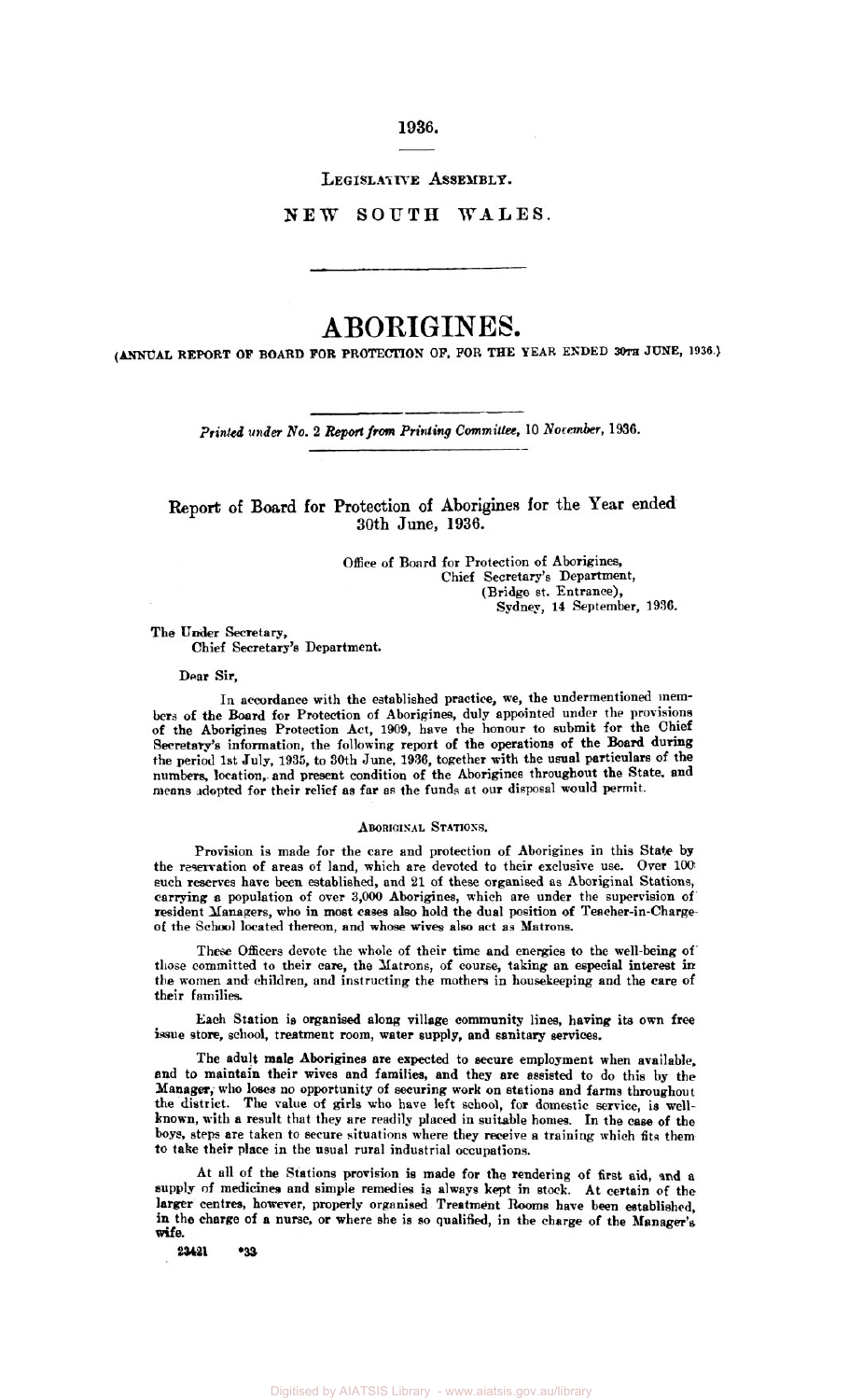At Pilliga Aboriginal Station, there is **an** excellently **run** sawmill, which is operated by the Manager, with the assistance of Aboriginal labour. Timber is cut for the **erection** of buildings **on** Stations and **Reserves** located **within a** considerable **radius**  *at* greatly reduced **cost.** The men engaged on this work are also *receiving* valuable training, which qualifies them to **take** employment in other mills in the district.

A new **27** horse-power Diesel engine, to drive **this** mill, was acquired and installed during the year.

Owing to the general economic position, numbers of Aborigines were, of **course,**  unable to **secure** regular employment, and work had to be found for them on the Stations in return for rations and other benefits received. This work consisted of fencing, clearing, roadmaking, painting, and general maintenance. *On* Stations which are lacking in natural timber, Managers are instructed to arrange the planting of suitable trees and shrubs, in order to improve the appearance and comfort of the areas.

As a means of occupying their leisure time, organised sport is encouraged, and cricket and football teams at numbers of centres, make a good showing in district competitions. At one Station an interest is even taken **in** golf.

#### ABORIGINES RESERVES.

Apart from the Stations there are over *80* areas similarly **set** aside **as** reserves for the **use** of Aborigines, which are under the supervision of the nearest Police. who act generally as the Board's Agents, and are responsible for the issue of rations and blankets, for arranging medical and hospital treatment, and exercising **a** general oversight of the residents. Regular inspections are made, and reports furnished **to** the Board.

# TRAINING HOMES.

Provision is made for the care and education of orphan and neglected aboriginal and half-caste children, by their transfer to Training Homes which the Board has established at Cootamundra and Kinchela respectively. Each of these Institutions accommodates about fifty inmates.

approved situations under apprenticeship conditions. The girls receive **a** thorough training in domestic work, and are placed

At Kinchela the **boys** are trained for situations on farms and stations.

At each Home there is a School, which is attended by all those inmates **of**  appropriate age.

After being placed in situations an interest is maintained by the Board in the welfare of these girls and boys, until they reach adult age. The bulk of their earnings are collected and held in trust, at ordinary bank rates of interest, and the whole of this money is later made available to meet the requirements of the individuals **con-** cerned, who are advised and guided in the wise and practical application of same.

At Bomaderry there is **a** Children's Home, conducted by the United Aborigines' Mission, under the supervision of the Board, which supplies rations, medical attention, and other assistance. Upon attaining the age of ten years children are transferred from this Home to Cootamundra or Kinchela.

#### **EDUCATION.**

The Board has established Schools for Aborigines at forty centres, including the Aboriginal Stations, and in these a Special Syllabus **is** taught, which are prepared **and** approved **by the** Department of Education. Regular annual inspection is made **by**  District School Inspectors, copies of whose reports are submitted for the Board's, information. These disclose that very satisfactory work is being done, the standard of achievement, **as** compared with similar white schools, particularly in such subjects, as manual work, writing, and nature study, being most favourable.

Numbers of these schools enter their work at district shows, in competition with others, and the results are **a** tribute to the ability of the children, and the tuition they have received.

# **HEALTH.**

Provision is made throughout the State for the care of the health of the Aborigines, who are admitted to hospitals, or given medical treatment, on the order of the Board's **own officers** or the local Police.

Unfortunately at **certain western** centres there have **been** epidemics of eye complaints, which necessitate special steps being taken to deal with same. At Angledool **a** special medical inspection was made, **as** a result of which it was decided to close the Station, and remove the inhabitants *to* Brewarrina, where the Board already has a fine Reserve on the banks of the river, with **a** proper Treatment Room, and better housing and living conditions generally.

An outbreak of eye conditions also **occurred at** Toomelah, in the Moree district, which necessitated the Board placing **a** Manager and Matron in charge, the latter being **a** qualified **nurse.**